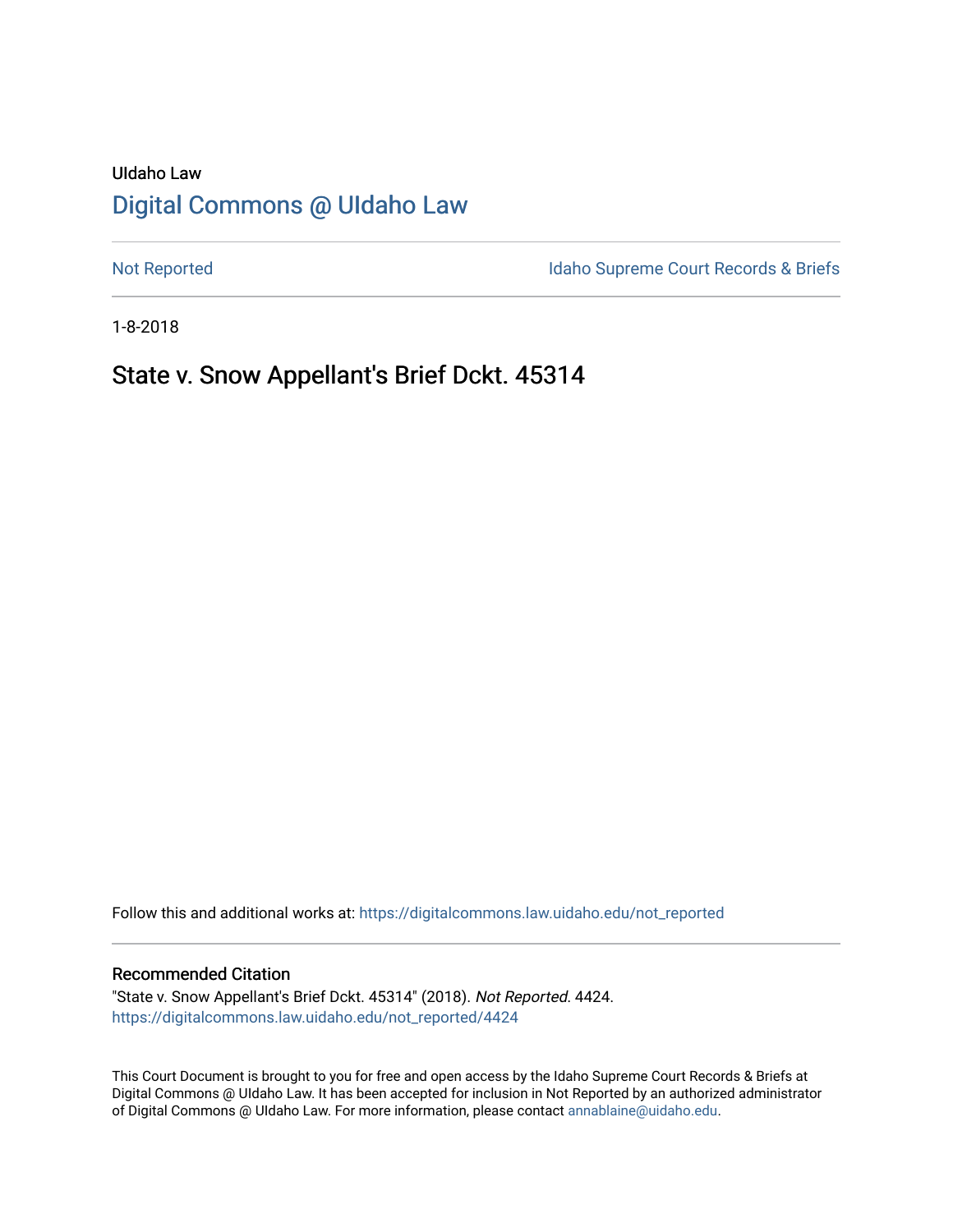ERIC D. FREDERICKSEN State Appellate Public Defender I.S.B. #6555

MAYA P. WALDRON Deputy State Appellate Public Defender I.S.B. #9582 322 E. Front Street, Suite 570 Boise, Idaho 83702 Phone: (208) 334-2712 Fax: (208) 334-2985 E-mail: [documents@sapd.state.id.us](mailto:documents@sapd.state.id.us)

### IN THE SUPREME COURT OF THE STATE OF IDAHO

| STATE OF IDAHO,       |                                |
|-----------------------|--------------------------------|
|                       | NO. 45314                      |
| Plaintiff-Respondent, |                                |
|                       | ADA COUNTY NO. CR-FE-2016-9778 |
| V.                    |                                |
|                       |                                |
| ZACHARY WAYNE SNOW,   | <b>APPELLANT'S BRIEF</b>       |
|                       |                                |
| Defendant-Appellant.  |                                |
|                       |                                |

## STATEMENT OF THE CASE

# Nature of the Case

After Zachary Snow pled guilty to possessing methamphetamine, the district court sentenced him to seven years, with two years fixed, and retained jurisdiction. The district court later relinquished jurisdiction on the Idaho Department of Correction's recommendation. Mr. Snow appeals from his judgment of conviction and asserts that his original sentence is excessive considering the mitigating factors in this case, and that the district court also abused its discretion by not reducing his sentence at the rider review hearing.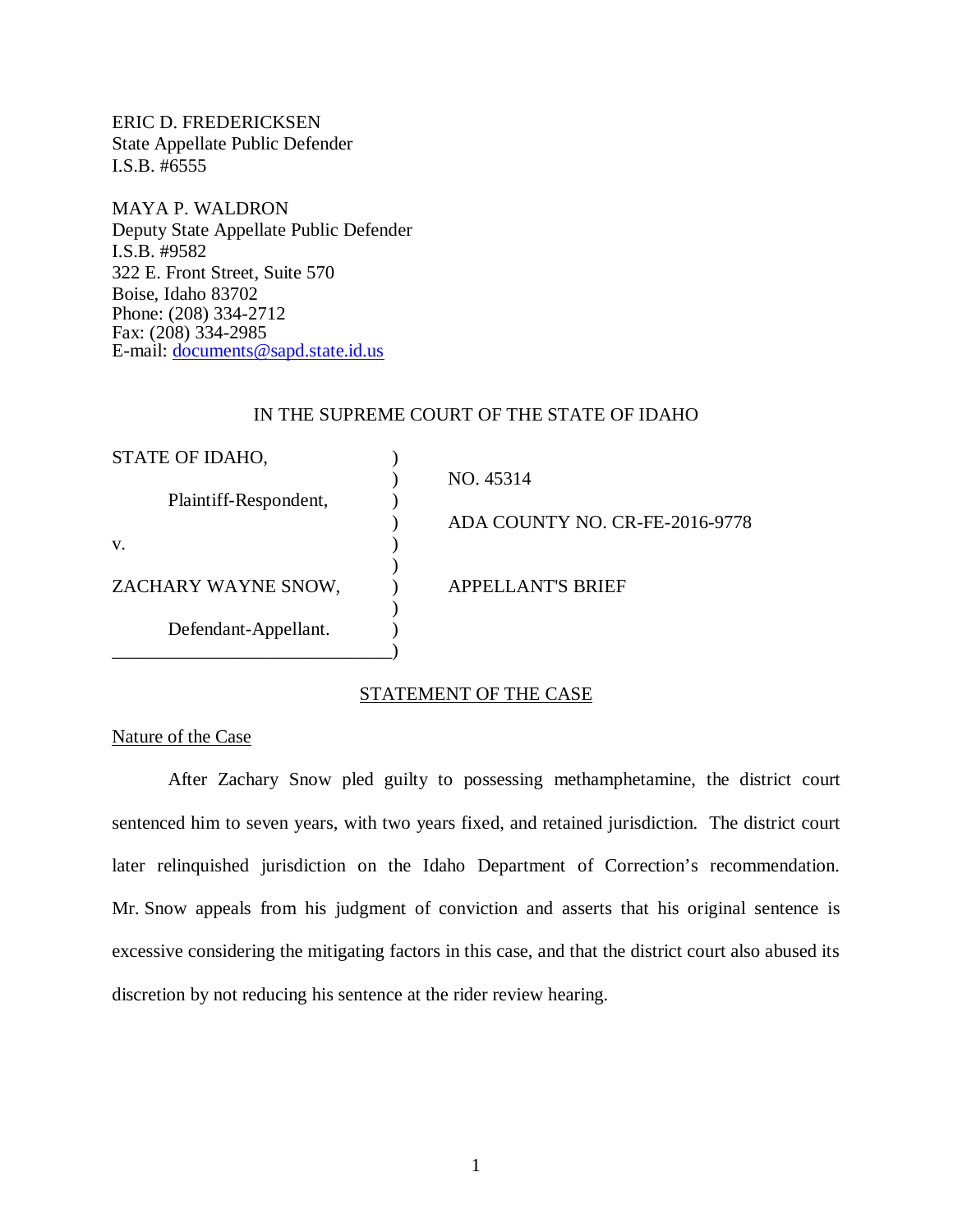#### Statement of Facts and Course of Proceedings

Mr. Snow pled guilty to possessing methamphetamine after an officer saw him get a bag of methamphetamine from another man while sitting in a parked car near the Rhodes Skate Park. (R., pp.[1](#page-2-0)03, 105–14; Plea Tr., p.12, Ls.9–23; Sent. Tr., p.5, Ls.19–24; PSI, p.3.) In exchange for his plea, the State agreed to dismiss the possession of paraphernalia charge and the persistent violator enhancement, and recommend a sentence of seven years, with two years fixed, and a period of retained jurisdiction. (Plea Tr., p.4, L.22–p.5, L.21; R., pp.103, 105–14.)

At sentencing, the State made a recommendation consistent with the plea agreement. (Sent. Tr., p.10, Ls.10–15.) Defense counsel suggested that the court "follow the plea agreement." (Sent. Tr., p.13, Ls.7–8.) He then discussed why a rider was appropriate in this case, and asked that the court exercise its "discretion in terms of the length of the sentence," but to "allow some trust and some credence to the recommendations that are being made by the attorneys in this particular case."<sup>[2](#page-2-1)</sup> (Sent. Tr., p.16, L.23-p.17, L.2.) Finally, Mr. Snow told the court:

Since I've been in jail, I've thought lot [sic] about my actions and I understand a lot of times like when I tell stories, I think they come out across as unclear or attitude or they're fictional sometimes. Because—honestly because of my past and because of the way I've decided to live my life too.

But also when I was younger, I didn't have a choice. I was subject to a lot of influences that were not exactly my own, Your Honor, and now that I'm a grown adult, you know, necessarily I can make my own choices and my choice is to get clean because I hate waking up every morning and looking in the mirror and seeing—you know, and it's not me. Like, I'm not the person I used to be. I used to be a happy kid. I used to have a family and good friends and a chance and

<span id="page-2-0"></span><sup>&</sup>lt;sup>1</sup> Citations to "Sent. Tr." refer to the electronic document containing the transcripts of the sentencing and rider review hearings.

<span id="page-2-1"></span> $2$  Given this entire discussion, as well as the recitation of the plea agreement at the plea hearing and in the written plea agreement, Mr. Snow asserts that his attorney did not adopt the state's two plus five sentencing recommendation, but rather advocated for the court to accept the rider proposed by both parties as part of the plea without making a particular suggestion regarding the length of the sentence.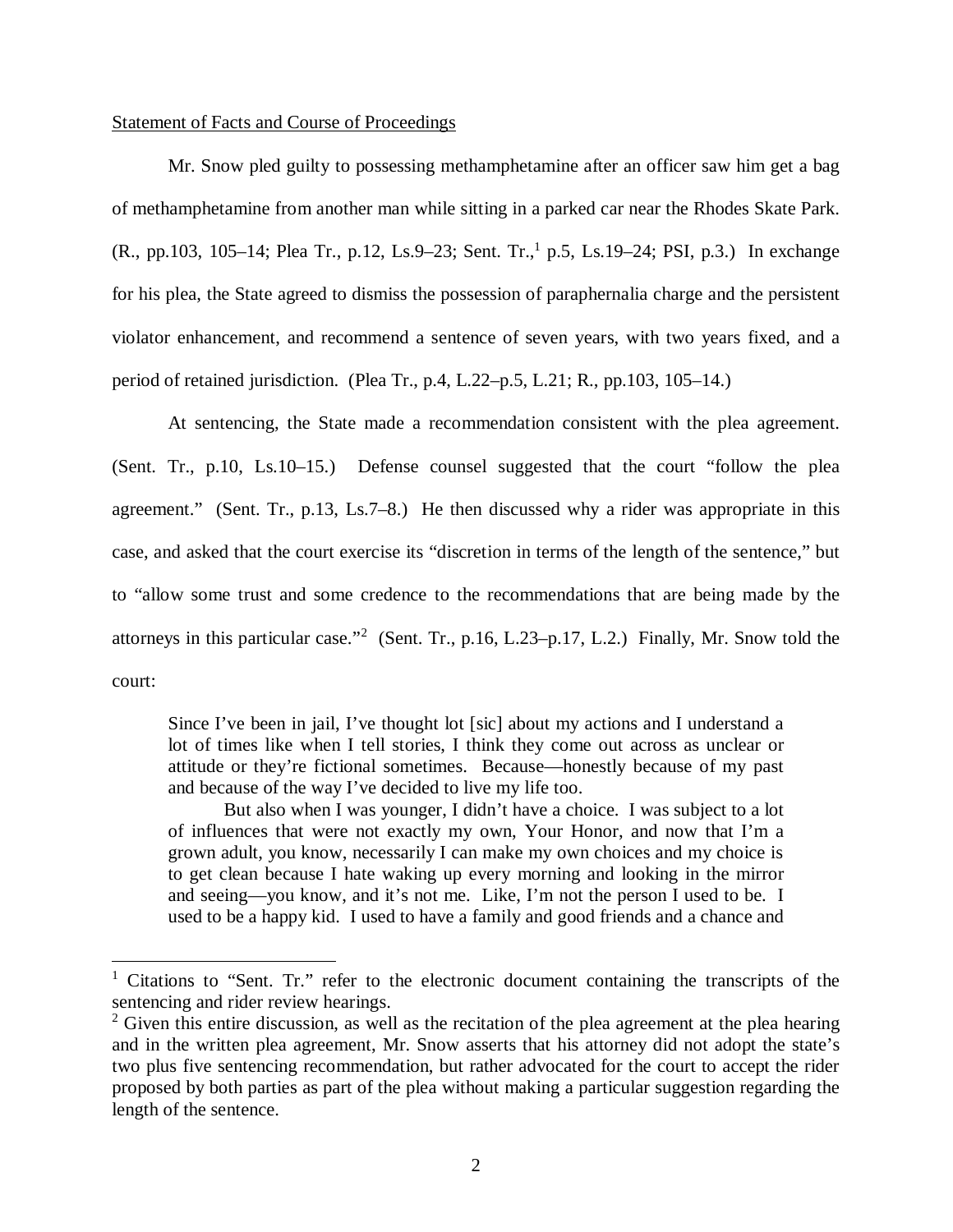I'm looking at going to prison for a little bit of dope, but it was just only a matter of time or it could have been worse.

So I'm glad nobody got hurt, you know, and the only person that really got hurt was my ego, you know. I'm really happy that I've taking responsibility for my actions and that people can see that, yeah, I have a problem and that meth does ruin people's lives and I always thought it was a joke. I could do a little bit and or sleep and it would be fine, but if I do it today or quit next Tuesday, it was just a couple more days. I always made excuses for my addiction.

There's no excuse anymore. I'm tired of it. I'm tired of being a monster that I see in the mirror every day. I want Zack back. I want to be myself. And my mom, my family and everybody is—I have a choice to make my own family. I want to have something for myself that I can say I did on my own. And a rider or a chance to take this opportunity, like [my attorney was saying], to change my ways and to learn from mistakes is—I'm praying and hoping for the best because I really—like I said, I'm running out of time. I just hope that everybody realizes that I'm sorry, that it's—I do these things and, yes, I understand I make mistakes, but I don't completely rationalize the [sic] time that I'm doing something wrong and that's a mistake I'm making because I'm not accepting the help, but I'm ready to accept the help and hoping everybody agrees.

(Sent. Tr., p.17, L.21–p.19, L.13.) The court discussed Mr. Snow's background, which it said

was one of the "most frightening" it had seen for someone so young, and adopted the State's

recommendation of a total term of seven years, with two years fixed, and retained jurisdiction.

(Sent. Tr., p.21, L.8–p.26, L.12; R., pp.124–26.)

A few months later, the IDOC recommended that the court relinquish jurisdiction because Mr. Snow had multiple rule violations and did not appear to want to change. (PSI, p.297–306.) The State concurred with that recommendation (Sent. Tr., p.30, L.9–p.31, L.3), while defense counsel asked that the court consider another rider or to reduce Mr. Snow's sentence to five years, with one year fixed<sup>[3](#page-3-0)</sup> (Sent. Tr., p.31, L.6–p.36, L.11). Defense counsel acknowledged that Mr. Snow had performed very poorly on his rider, but suggested that his current sentence was too long considering that he possessed only two-hundredths of a gram of

<span id="page-3-0"></span><sup>&</sup>lt;sup>3</sup> Defense counsel incorrectly believed that Mr. Snow had been sentenced to a unified term of five years, with two years fixed, as opposed to seven years, with two years fixed. (Sent. Tr., p.33,  $Ls.7–8.)$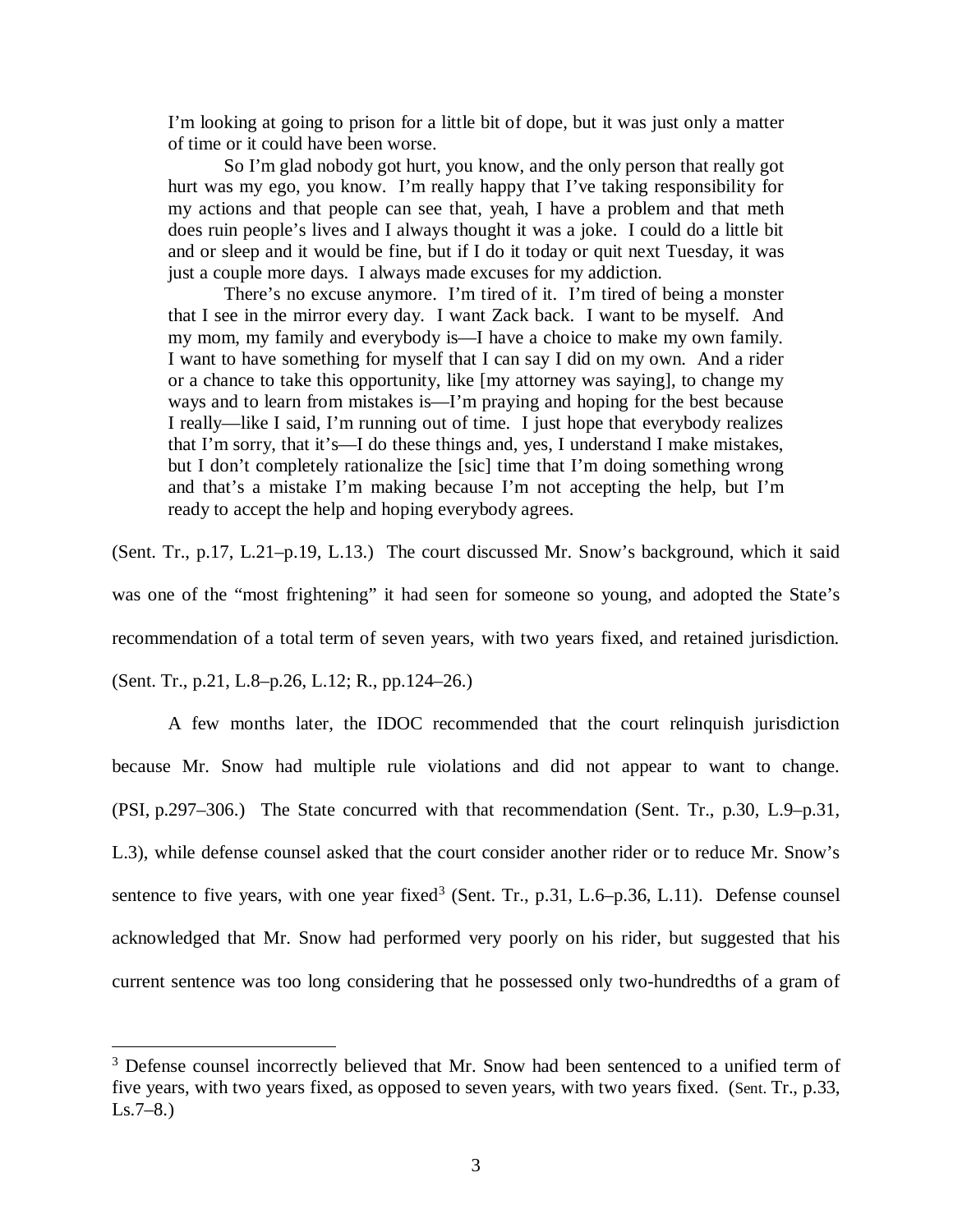methamphetamine. (*Id.*) Finally, Mr. Snow told the court that he had never been religious before but had started going to "sober recovery," had housing approved, and had the support of his family again. (Sent. Tr., p.37, Ls.9–22.) He also explained that his doctors recently modified some of his medications after concluding that they actually had the opposite of their intended effect and thus had made his behavior worse. (Sent. Tr., p.38, Ls.6–12.) He said he wanted a life of safety and security, wanted to show that he's a man the community can trust and consider a good person, and that he was willing to accept the court's judgment and go forward from there in a positive manner. (Sent. Tr., p.39, Ls.3–11.)

The court discussed Mr. Snow's poor performance on his rider before relinquishing jurisdiction without reducing his sentence. (Sent. Tr., p.39, L.16–p.41, L.22: R., pp.129–30.) The court later denied Mr. Snow's Rule 35 motion again requesting leniency, which he did not support with new or additional information.<sup>[4](#page-4-0)</sup> (R., pp.137–38, 144–45.) Mr. Snow filed a notice of appeal timely from the court's order relinquishing jurisdiction. (R., pp.132–35.)

#### ISSUE

Did the district court abuse its discretion when it sentenced Mr. Snow to seven years, with two years fixed, and when it refused to reduce Mr. Snow's sentence at relinquishment?

#### ARGUMENT

# The District Court Abused Its Discretion When It Sentenced Mr. Snow To Seven Years, With Two Years Fixed, And When It Refused To Reduce Mr. Snow's Sentence At Relinquishment

When a defendant challenges his sentence as excessively harsh, this Court will conduct an independent review of the record, taking into account "the nature of the offense, the character of the offender, and the protection of the public interest." *State v. Miller*, 151 Idaho 828, 834 (2011). The Court reviews the district court's sentencing decisions for an abuse of discretion,

<span id="page-4-0"></span><sup>&</sup>lt;sup>4</sup> Mr. Snow does not challenge the court's denial of this second request for leniency.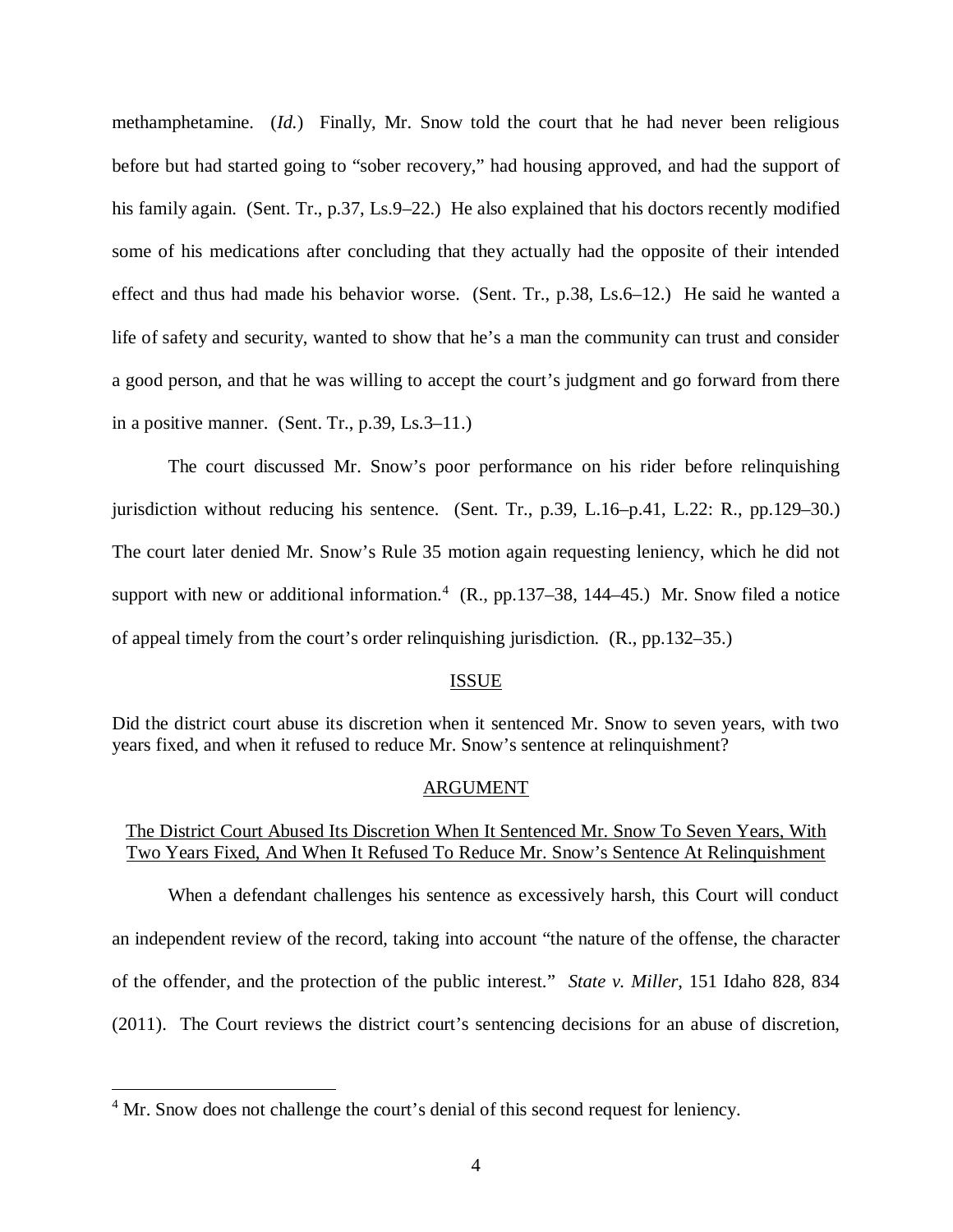which occurs if the district court imposed a sentence that is unreasonable, and thus excessive, "under any reasonable view of the facts." *State v. Strand*, 137 Idaho 457, 460 (2002); *State v. Toohill*, 103 Idaho 565, 568 (Ct. App. 1982). "A sentence is reasonable if it appears necessary to accomplish the primary objective of protecting society and to achieve any or all of the related goals of deterrence, rehabilitation, or retribution." *Miller*, 151 Idaho at 834.

The district court can lower a sentence under Rule 35(b) "if the sentence originally imposed was unduly severe" in light of new or additional information. *State v. Trent*, 125 Idaho 251, 253 (Ct. App. 1994). "The criteria for examining rulings denying the requested leniency are the same as those applied in determining whether the original sentence was reasonable." *Id*.

First, Mr. Snow's original sentence is excessive considering the mitigating evidence in this case. At the time of this crime, Mr. Snow was homeless and just twenty years old. His extremely difficult childhood sheds light on how he got to that point. Mr. Snow had behavioral problems from the time he was very young, possibly from an organic brain disorder related to his mother's drug use while she was pregnant. (PSI, pp.9, 11.) When he was little, his mother would give him double doses of medications and tie his feet to the coffee table to try to keep him calm. (*Id.*) He has no relationship with his father, who was never around when he was young. (*Id.*) Child Protective Services placed Mr. Snow in foster care at an early age after his mother left him with his aunt and uncle. (PSI, p.8.) He was in foster care for about six years, where he felt like he was "the unwanted one" and was beat up by his foster brothers. (*Id.*) He eventually went back to live with his aunt and uncle. (*Id.*) His uncle was "extremely abusive," even throwing Mr. Snow through windows, but Mr. Snow stayed there until he was sixteen. (*Id.*) At that point he went back to live with his mother, only to learn that she and her husband were using drugs and that her husband abused her. (PSI, p.9.) Eventually, his mother got divorced and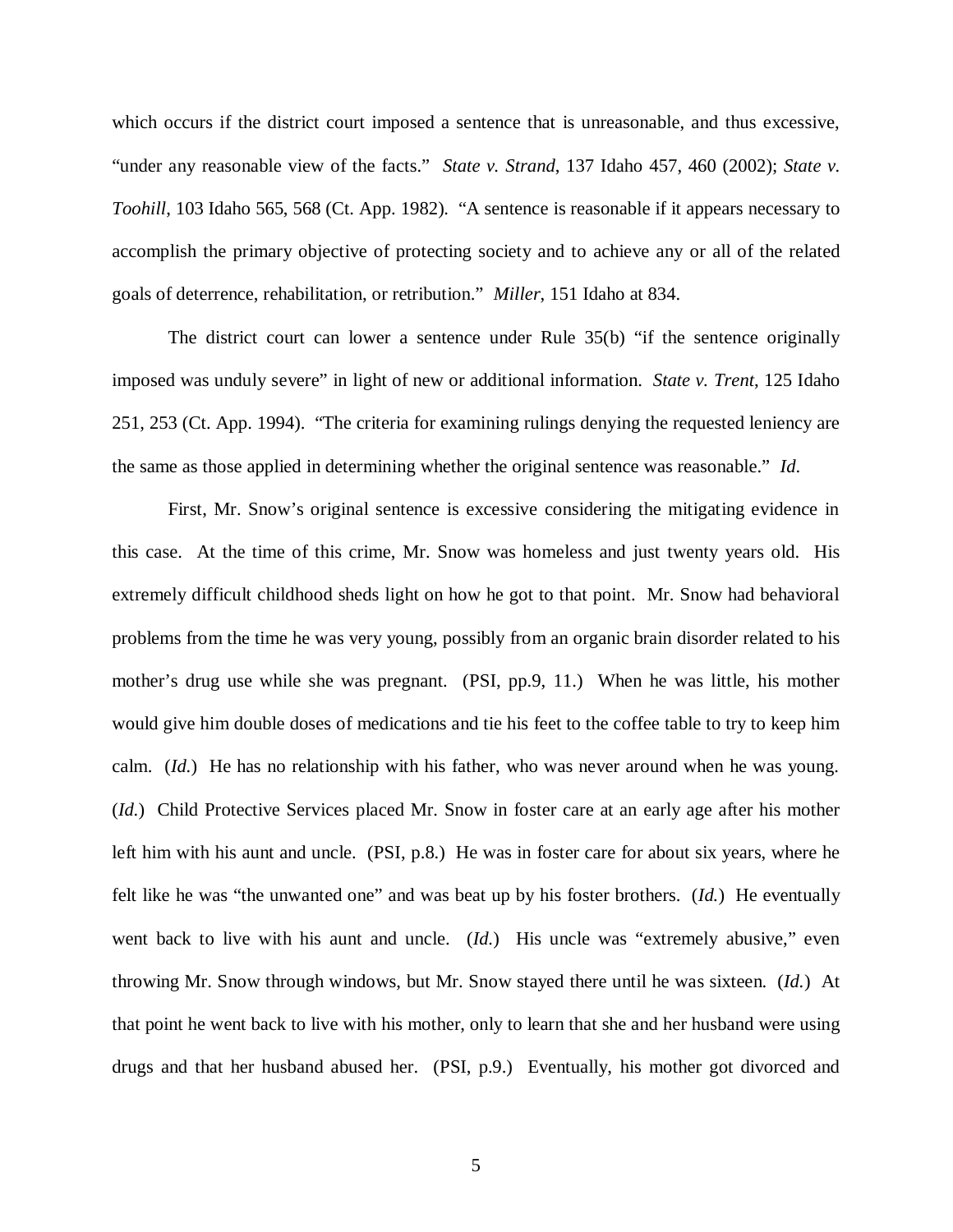remarried a week later. (*Id.*) Mr. Snow respects his current step-father, who he said is nice, has faith in Mr. Snow, and stood up for him in court. (*Id.*)

Given this childhood, it's not surprising that Mr. Snow struggles with mental illness and drug abuse. Aside from his organic brain disorder, Mr. Snow has been diagnosed with antisocial disorder, conduct disorder, and bipolar disorder. (PSI, p.14.) He may also suffer from reactive attachment disorder and personality disorder. (PSI, pp.14, 32.) He has attempted suicide at least once, and has self-harmed various times. (PSI, p.13.) Mr. Snow started drinking at age eleven, and by sixteen he was using methamphetamine. (PSI, p.14.) He has a methamphetamine use disorder, and when he was arrested for this crime, he had been using about two grams of methamphetamine a day. (PSI, pp.15, 32.) He believes methamphetamine has taken control of his life by contributing to his crimes and financial downfall. (PSI, p.15.)

Going forward, Mr. Snow wants to get clean, and is confident he could do so with the help of treatment, God, and family. (PSI, pp.15, 17.) He believes that is the only way to get his life on track. (PSI, p.17.) Considering these mitigating factors, the district court abused its discretion by sentencing Mr. Snow to seven years of incarceration, with two years fixed.

Second, Mr. Snow's sentence is excessive in light of the new information he provided to the court at relinquishment. Although Mr. Snow acknowledged that he did not earn a chance at probation, he asked that the court consider reducing his sentence to five years, with one year fixed. By way of new information, Mr. Snow told the court that he had started going to "sober recovery," that he had the support of his family again, and that the medications he had been taking while incarcerated actually exacerbated his poor behavior and so his doctors recently modified them. (Sent. Tr., p.37, Ls.9–p.22, p.38, Ls.6–12; PSI, p.306.) In light of this new information, the court abused its discretion by not reducing Mr. Snow's sentence.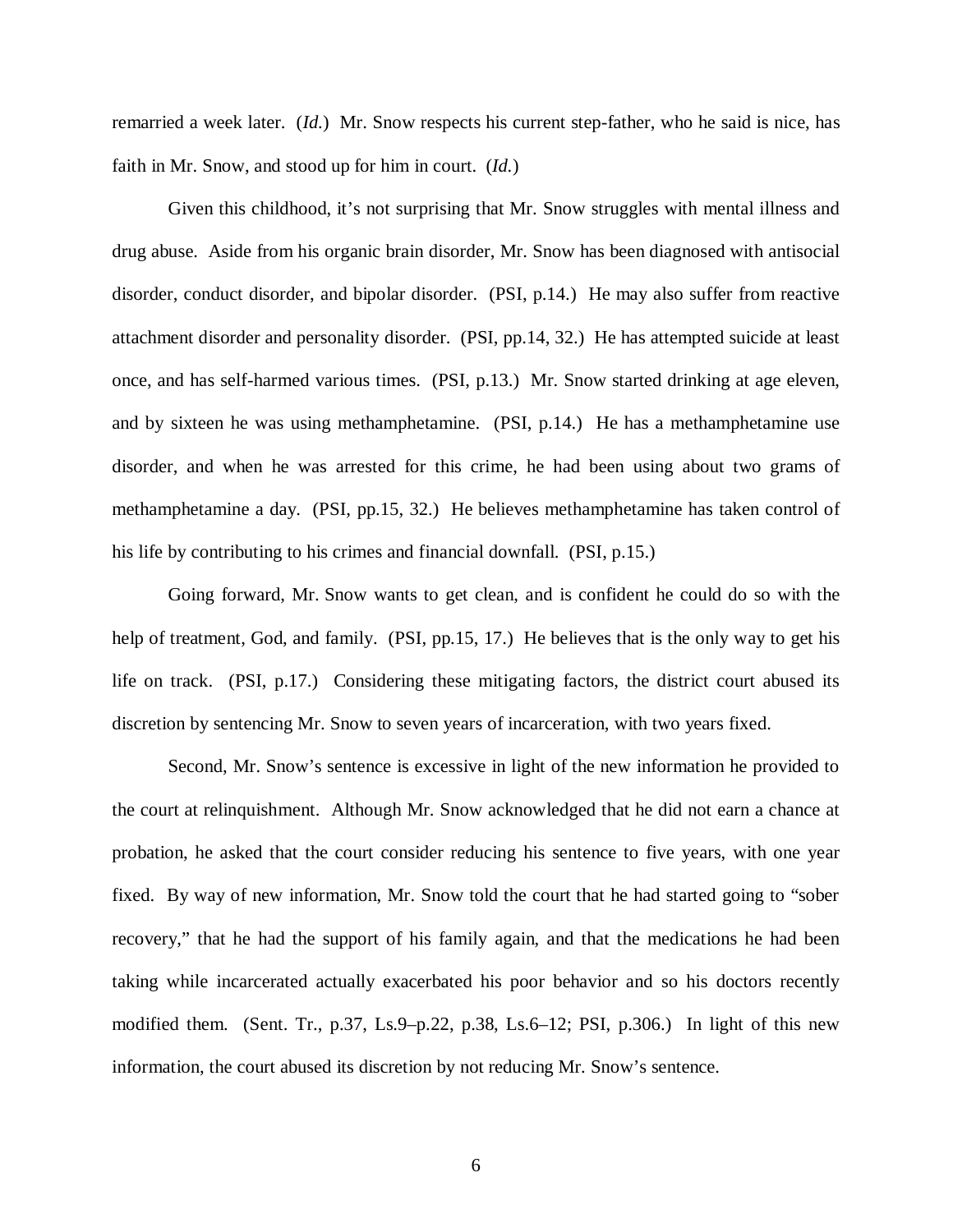# **CONCLUSION**

Mr. Snow respectfully requests that this Court place reduce his sentence as it deems appropriate.

DATED this 8<sup>th</sup> day of January, 2018.

 $\frac{1}{s}$ 

MAYA P. WALDRON Deputy State Appellate Public Defender